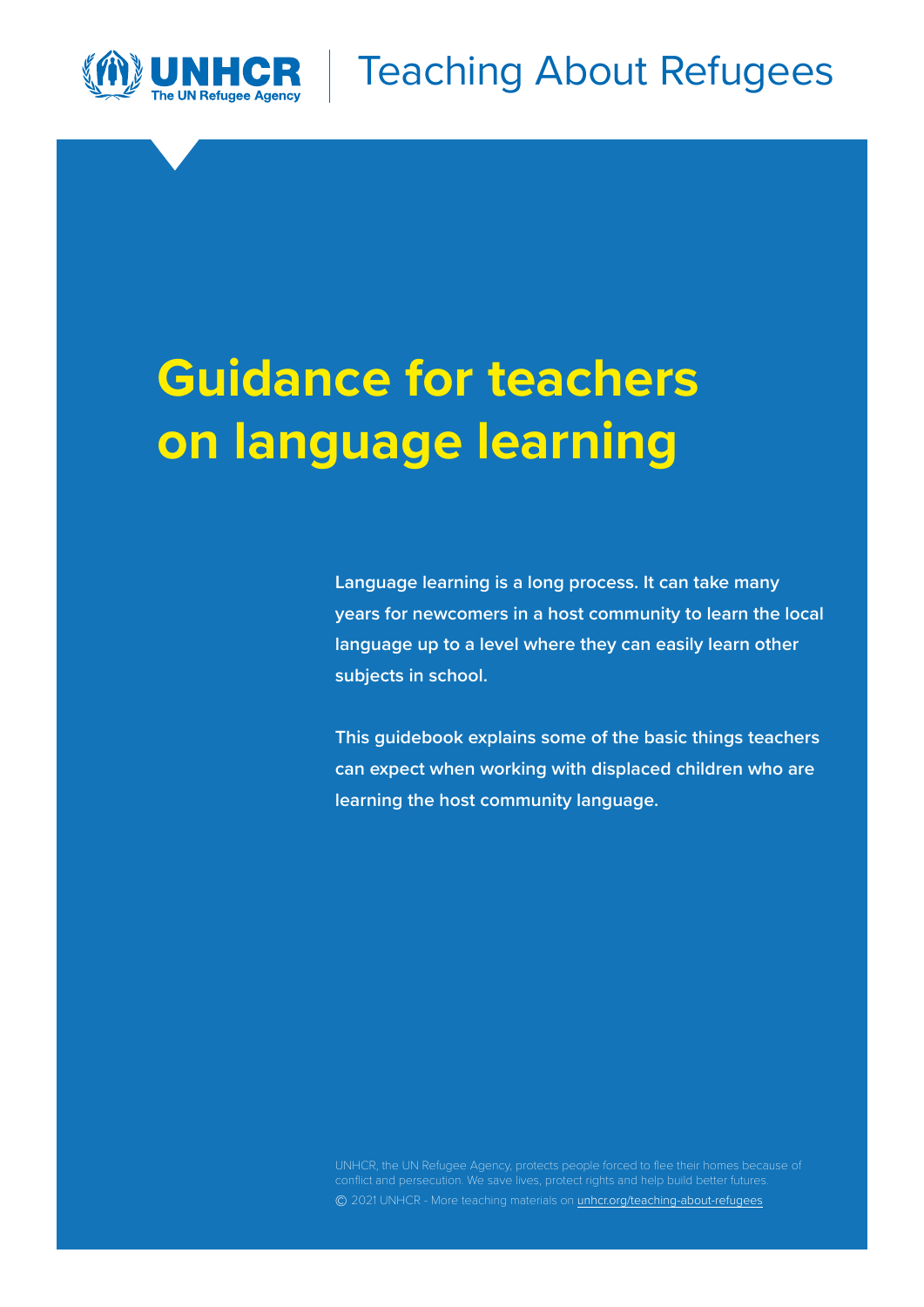# **BEFORE YOU BEGIN**

Teachers welcoming multilingual students into their classrooms may be concerned about how to meet the linguistic and academic needs of these students. This guidebook provides teachers with an overview of good practices to support multilingual students.

#### AGES 6-11

# **LANGUAGE PROFICIENCY IN CHILDREN**

## **What to expect**

Students acquire **social** language quickly through immersion with peers. Some children will demonstrate **social language proficiency** in as little as 6 months, but a silent period of 3-6 months is considered normal (British Council). Children's understanding of a new language will also be better than their use of the new language for some time.

In addition, while many children achieve social proficiency quickly through playing and interacting with peers (i.e. games on the playground, chit-chat at lunch), it can take much longer to achieve academic proficiency. For children **to learn academic language**, **vocabulary and grammar used in the classroom must be explicitly taught.** (Cummins 1999)

Language **learners might need to hear a new word 40 times or more before they have acquired it for their own use**, and are able to use it in the correct way and place grammatically. Don't be surprised if a learner appears puzzled by a word that might have been prominent in certain lessons.

When a student has acquired enough basic vocabulary to understand some of what's going on in the classroom environment, her brain will naturally begin to prioritize structure, and so the category of a word (noun, verb, particle) is more important for the language learning brain than the "correct" word choice. **Learning structure is invisible, and takes a lot more brain energy than learning the parts that fit into the structure**.

**You might notice that students seem to be performing well or 'getting it' one day, and then backsliding the next. This is normal.** If a student mixes up something that you thought they had learned, chances are it's because the brain either needs to put something else into place to anchor the new knowledge, or is starting to grapple with something new.

Literacy skills (eg. understanding how sounds relate to letters) will transfer from a child's native language to the new language (Durgunoglu 2002). **Children who have more exposure to literacy in their native language have an easier time transferring literacy skills to a new language.**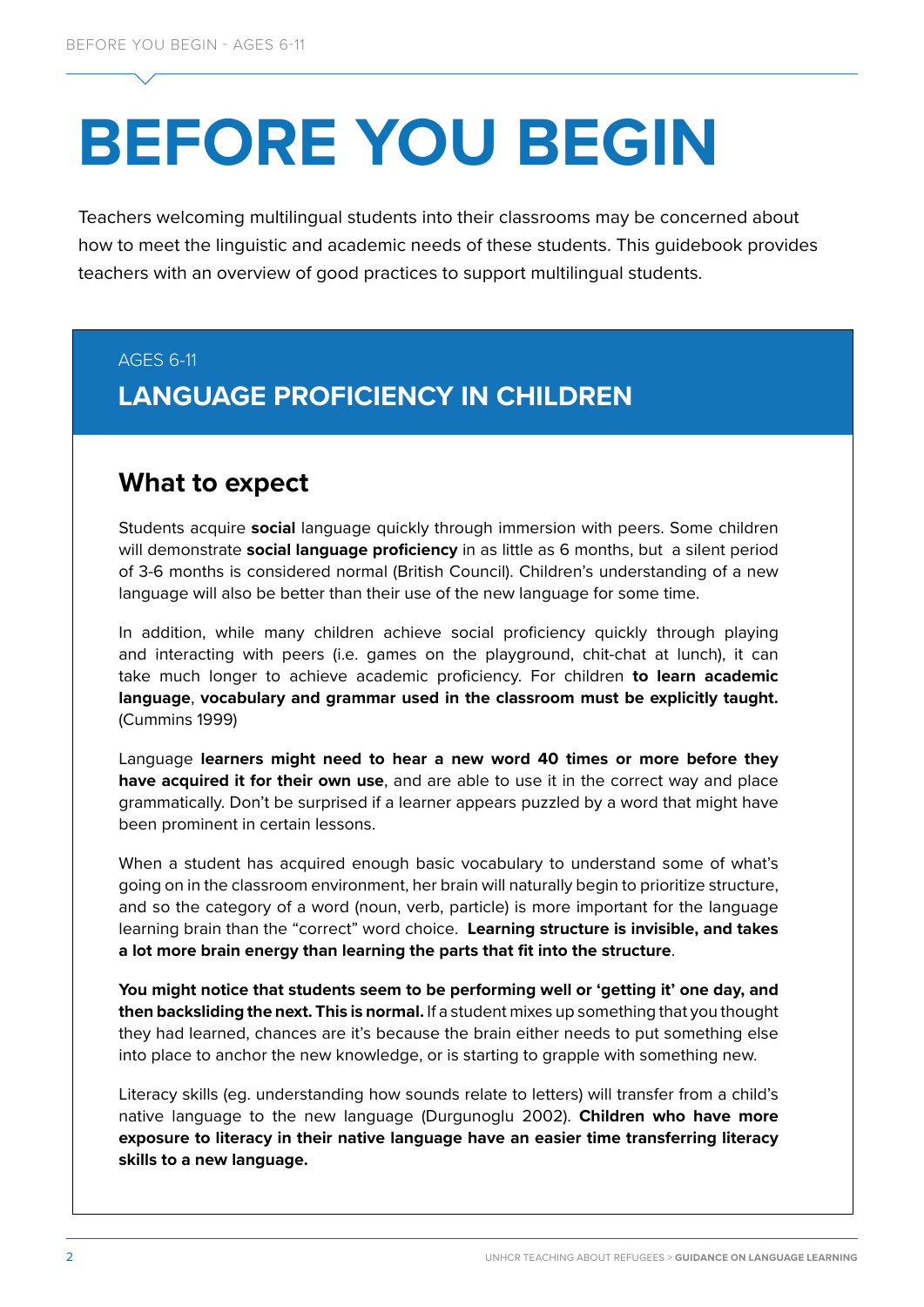#### AGES 6-11

# **LANGUAGE PROFICIENCY IN CHILDREN**

## **How to meet students' needs**

**Encourage parents to speak and read with their children as much as possible in their native language.** See if the school library has books in their native language and keep them in the classroom or direct parents towards them. If not, ask the school librarian if it would be possible to buy some in or take a trip to a local library to find some. Learn to pronounce **student names** as their families do. This allows the student to feel their language and culture are valued.

Rather than asking "Do you understand?", a**sk concept checking questions** which allow the students to demonstrate if they have understood directions or vocabulary words (British Council).

'Do you read first or answer the questions first?'

'Can you point to someone who is wearing red?'

'Can you name three different animals that hibernate?'

Provide corrective feedback when you sense that a learner knows how to use the form, but has made a mistake, **so the learner has a chance to self-correct**, feel accomplished and build the neural pathways for correct usage. If they can't self-correct, then you know a refresher lesson and concentrated practice will probably help them.

**Give students an opportunity to demonstrate the linguistic and cultural knowledge they bring with them into the classroom.** E.g. Ensuring students are comfortable with the idea, offer each student the chance to teach the class how to say or sing something in their language, print out the script of different languages and have the class learn some letters together.

| Provide a visual for all new<br>vocabulary to trigger<br>students' memory. | Provide Sentence Frames for<br>writing and speaking to model<br>grammar and provide access to<br>the next level of language<br>proficiency. For example: |
|----------------------------------------------------------------------------|----------------------------------------------------------------------------------------------------------------------------------------------------------|
|                                                                            | This story is about ___________.<br>$First, \underline{\hspace{2cm} \quad \quad \quad } \qquad \qquad \qquad } \; .$                                     |
|                                                                            |                                                                                                                                                          |
|                                                                            |                                                                                                                                                          |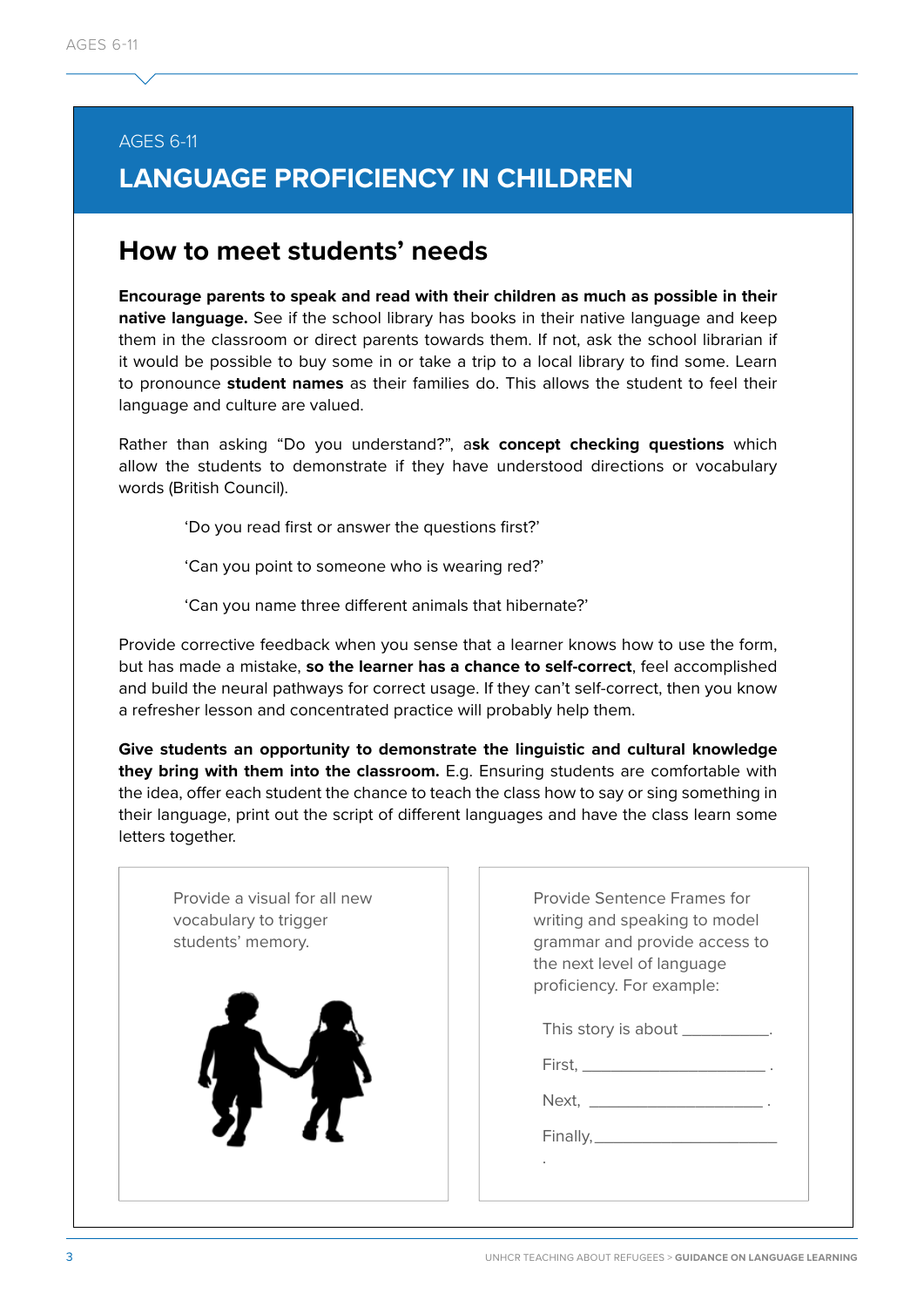#### AGES 12-18

# **LANGUAGE PROFICIENCY IN ADOLESCENTS**

#### **What to expect**

Students may appear shy because they do not want to risk making a linguistic mistake in front of peers. A fun and relaxing classroom environment helps to lower anxiety.

**Receptive skills** (listening and reading) almost always progress more quickly than **productive skills** (speaking and writing).

Language **learners might need to hear a new word 40 times or more before they have acquired it for their own use,** and are able to use it in the correct way and place grammatically. Don't be surprised if a learner appears puzzled by a word that might have been prominent in certain lessons.

When a student has acquired enough basic vocabulary to understand some of what's going on in the classroom environment, her brain will naturally begin to prioritize structure, and so the category of a word (noun, verb, particle) is more important for the language learning brain than the "correct" word choice. **Learning structure is invisible, and takes a lot more brain energy than learning the parts that fit into the structure.** 

**You might notice that students seem to be performing well or "getting" it one day, and then backsliding the next. This**  is normal. If a student mixes up something that you thought they had learned, chances are it's because the brain either needs to put something else into place to anchor the new knowledge, or is starting to grapple with something new.

#### **Beginner language proficiency Intermediate language proficiency**

Students are able to learn academic content (math, science) and a new language at the same time.

**You might notice that students seem to be performing well or "getting" it one day, and then backsliding the next. This**  is normal. If a student mixes up something that you thought they had learned, chances are it's because the brain either needs to put something else into place to anchor the new knowledge, or is starting to grapple with something new.

Academic proficiency can take 5 or more years to achieve. **However some students will be able to progress to higher-level studies without yet attaining this.**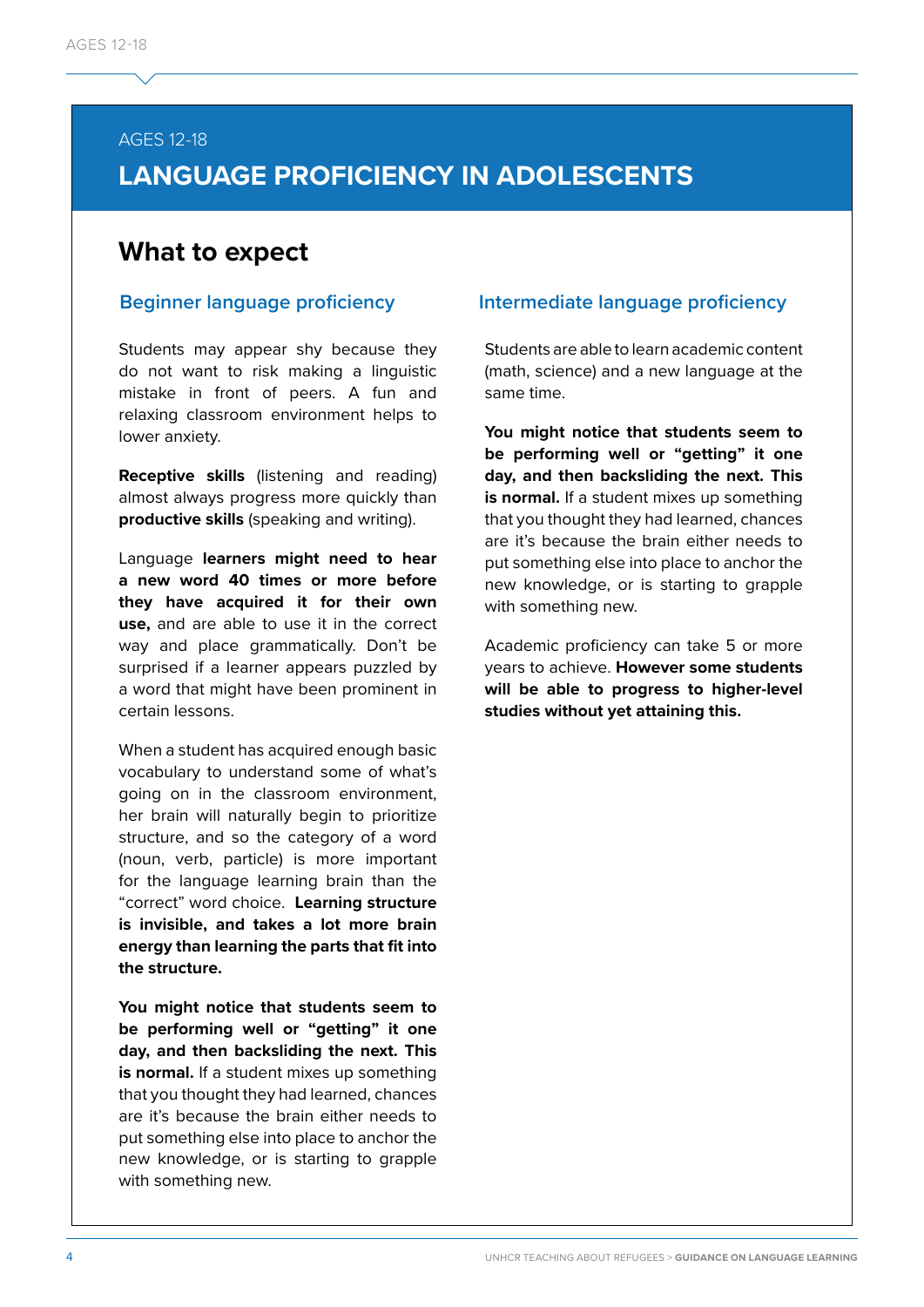#### AGES 12-18

# **LANGUAGE PROFICIENCY IN ADOLESCENTS**

### **How to meet students' needs**

**Try and design lessons with opportunities for students to use all four language domains** to encourage their language acquisition. Some examples are:

**Listening:** Ask students to work in groups where language learners interact with native speakers. Give the group members appropriate roles including resource person (to look up information in the dictionary or on the internet), timekeeper, and listener for specific vocabulary words.

**Reading**: Re-read familiar texts, assign a reading buddy, teach phonics and vocabulary in a small group while other students read independently

**Writing:** Provide sentence frames to help students write about a picture displayed on the board.

**Speaking: Ask students to 'Turn and** Talk' to a partner about their thoughts on a specific topics. Then students can share their responses as a whole group after first practicing with a classmate.

Introduce **3-5 vocabulary words** with visuals per day. Post the words and corresponding visuals on a 'word wall' in the room so students can see them. Using visuals triggers memory and students are more likely to use new vocabulary if it is posted on the walls.

Ask students to repeat directions back to you to check for understanding. Ask **comprehension checking questions**  rather than asking 'Do you understand?' (British Council)

#### **Beginner language proficiency Intermediate language proficiency**

**Try and design lessons with opportunities for students to use all four language domains** to encourage their language acquisition. Some examples are:

**Listening:** Listen to a recording (song, radio news story) and complete a fill-inthe-gap activity with key vocabulary.

**Reading:** Add a vocabulary list with definitions to any reading.

**Writing:** Compose a text message about what students learned during a lesson.

**Speaking:** Ask students to work in groups where language learners interact with native speakers. Give the group members more challenging roles including writer, reporter, or summarizer

Continue to introduce **3-5 vocabulary words** with visuals per day.

Provide **Sentence Frames** for writing and speaking that stimulate critical thinking.

For example:

The story is about \_\_\_\_\_\_\_\_\_\_\_\_\_\_\_\_\_\_\_\_\_.

I disagree with \_\_\_\_\_\_ because \_\_\_\_\_\_\_\_\_.

The evidence I can find is \_\_\_\_\_\_

Adapt **age-appropriate academic content**  to provide linguistic access for all students.

For example, shorten tasks and add vocabulary lists that students need to complete work.